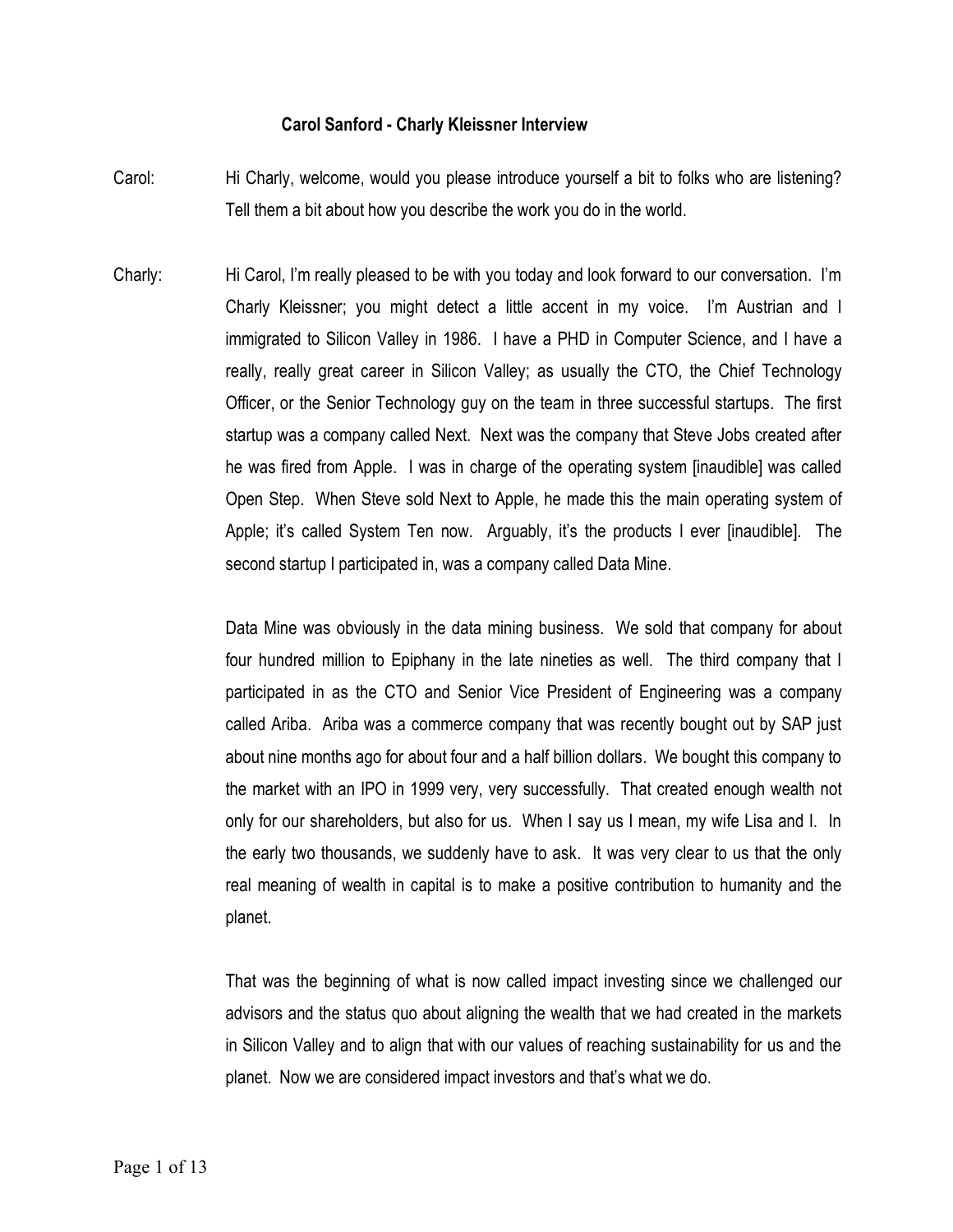- Carol: That's great. There are many different ways of defining impact investing and differentiating it, from traditional investing. You gave just a hint there. Could you highlight two or three things that when you say impact investing, you know this is what you mean and how it moved from how you would have thought about investing before that?
- Charly: Great, yes. Impact investing is actually an investment approach. Meaning it's an investment strategy across asset classes. It's not the separate asset class, what that means is that it can do impact investments in cash, in [inaudible] only, in common equity, in private equity, in long short and in real assets. In the year 2003, 2004 we actually articulated an impact investing strategy to go all in, to invest all of our investible assets towards positive social and or environmental impact. That brings up the definition of how we view that the public industry is using it really and that's impact investments not only need to provide a financial return but they also need to provide an explicit ecological and or social return and you have to measure that.

The core principal behind impact investing is the intentionality behind it, so impact investors intentionally make these investments. They don't consider these investments an intellectual exercise of making more money, or an opportunity impact; they see impact investments as an extension of who they really are. We for instance, Lisa and I, we want to make a positive contribution to the sustainability of the planet, therefore; we have to align our investments with sustainability. We cannot say that that's outside of what we care about.

- Carol: Wonderful, you're talking about being all in, reminds me of a conversation I had with John Fullerton a couple of days ago. I was blessed enough to get the keynote. His capital institute event last year and we have become quite good colleagues since then. He was speaking about your idea of the one hundred percent club I think he called it. Is that right and what is that?
- Charly: Yes that's right, so John Fullerton is also a good friend of mine and a fellow traveler on the way of changing the system. We believe just like he believes that we are at the beginning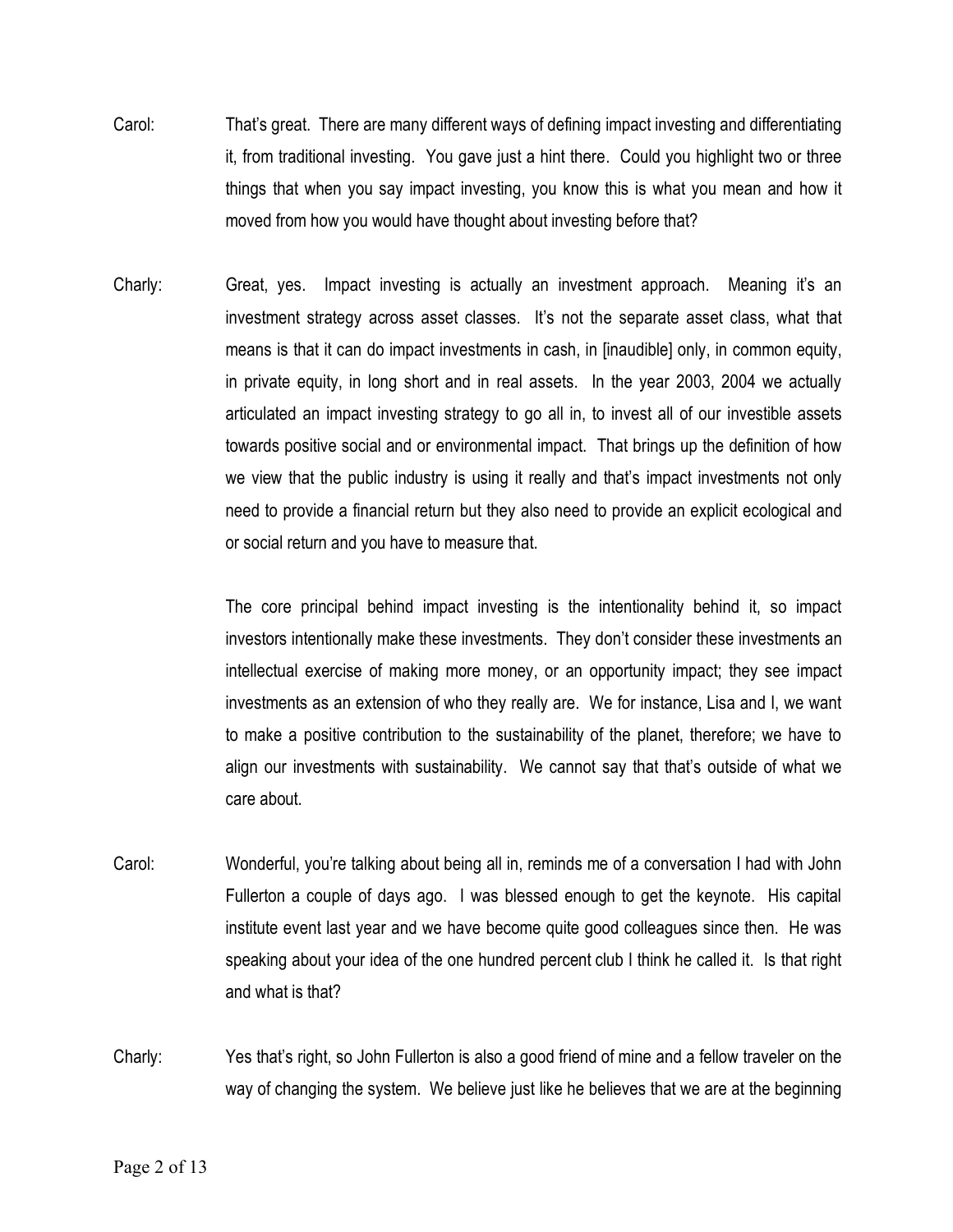of a major transformation where humanity will learn how to live within the caring constraints of the finite planet of finite resources. We like him believe that the financial system is one of the biggest leverage points to actually move in that direction and accomplish that transition. We believe that impact investing within the financial system is one of the major leverage points to do that. What we started out doing is creating, what we created is two big global networks, impact investors.

The first one is called Toniic and we can talk about that a little bit more if you wish, which is really a global network of active impact investors who syndicate their capital to deploy and invest in usually start up to early stage, early growth companies. The second network that we created is the 100% IMPACT Network, which is a global network of asset owners that intentionally committed one hundred percent of their investable assets to positive impact.

- Carol: That's great. I would love to hear about the second group a little more, because I haven't heard about it and how it's working and how you reach out to people. Could you say just a bit about that?
- Charly: Absolutely, when we started out about twelve months ago, I thought that we would have at most half a dozen, maybe a dozen of fellow travelers who would commit a hundred percent of their business assets to positive impact. We now have thirty six efforts actually participating in that. These thirty six efforts represent mostly family offices but also have individuals, and some small to midsize foundations. Accumulatively about 3.5 billion dollars committed to impact and safe reported about eight to nine hundred million are already into impact. This network expands the globe, so we have participants from Australia, from Hong Kong, from Switzerland, Germany, UK, Netherlands, and the US. It's really for asset owners all the way from one million dollars in a management to six hundred fifty million dollars, in a management.

We position this network for asset owners of one million to one billion. Funny enough, when the giving pledge folks actually met four or five weeks ago in Santa Barbara, one or two of them found out about the 100% IMPACT Network and called me and said, "hey I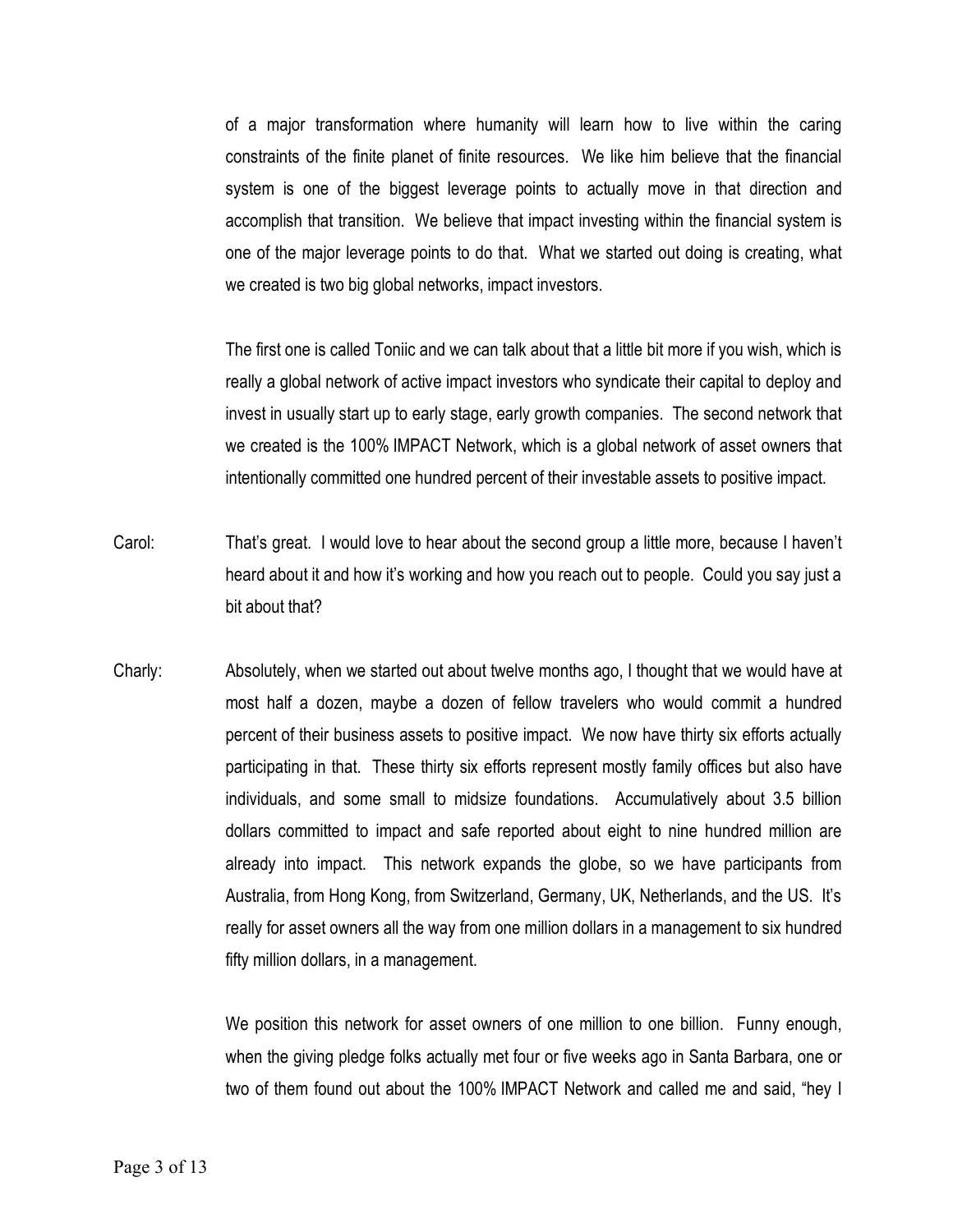don't want to just give out money like the giving pledge does but I actually want to invest like you do." We are gaining visibility also to billionaires and billionaire family offices that are interested in not just aligning their philanthropy with what they care about but also their investment strategies and family of businesses.

Carol: Speaking of investing and you said this earlier. You have to be able to find a way to measure it. It isn't all about counting, it is often about or at least thorough due diligence on when we make an investment. We have done that for years on the financial side and most people know how to do the financial side. What they don't know so well is how to do the social side. That's why I just wrote my new book to try and of give people a sense of what (and it comes out Monday by the way) which is how to really asses whether or not a social or a venture will actually produce the kind of impact that we hope it will produce and create the level of change which is possible. I know you have been thinking about that for a very long time.

> Can you describe what you hold in your mind to measure whether the social and ecological return is going to really happen and come at the level you want it to? How do you check the progress as it moves along?

Charly: First of all congratulations on your book. That is great that it is going to come out and I look forward reading it and great work, so thank you for that contribution. With respect to due diligence on the impact side; it is a very, very important principle. We talked about the intentionality of making impact, the second principle of impact investing in particularly for the hundred percenter's [ph] in paying attention to the impact. From intention to attention, and intention and attention are like strategy and vision. A vision without a strategy is as bad as a strategy without a vision. You can have great intentions but if you don't put attention to actually accomplishing the impact, you will fail, you will predictably fail. The impact has to be centered and is centered all the investment activities that we do. From the due diligence all the way to developing and negotiating term sheets.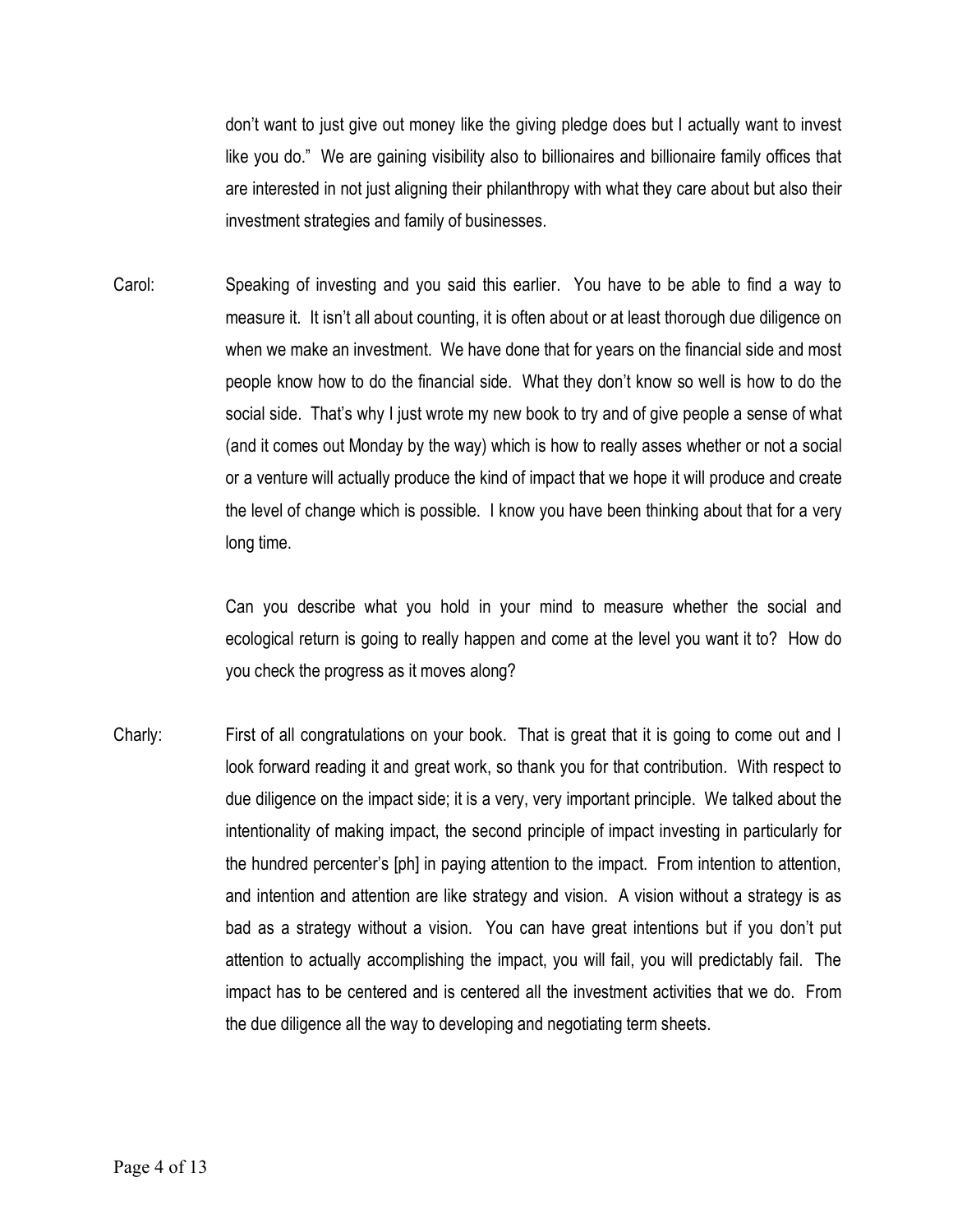Ideally, we want to bake into our term sheets the impact metrics that we use to measure the impact. Then of course in executing the transaction, monitoring the impact and potentially exiting the investment. Even so impact investors don't like to talk that much about exiting impact, because impact should be long term as opposed to a short term maximization of short term impact. We actually like to change term sheets to a more dollar term relationship with investees as opposed to [inaudible]. To give you a sense and a concrete example of what we look at in the context of let's say an investment in the wind farm. Wind farms usually are very good in the ecological return because they are renewed energy and we can argue that they replace part of the old [inaudible] economy.

From that perspective, they usually come fairly high on the environmental return. Sometimes when wind farms however go and build their wind parks, they have to replace people who live on the land that they actually have their wind farms on. We recently did a due diligence on an international wind farm provider and we found out that they did not compensate the indigenous population in this instance in middle America, correctly, therefore the social impact is very, very negative for us. Therefore, we could not invest in that particular wind farm, because even so, the environmental impact was quite good, the social benefit was awful. You can see, how us, impact investors, if we find out that this is happening; we need to actually have both.

People sometimes say, what about the negative impact? We know that almost all, I would say every investment has a negative impact as well. What impact investors try to do, is maximize the positive impact and minimize the negative impact. Therefore, having transparency on both sides is so crucial for us and that is why the 100% IMPACT Network and the Toniic network, we use to compare notes on that and make no mistake, if I were to find a more impactful environment, more impact for the investment in any asset class in the investments that I have; and equitity, I would swap them out. Just like a conventionally investor would swap out a better performing financial investment for a worse forming financial investment. We think the same except we replace the financial with impact.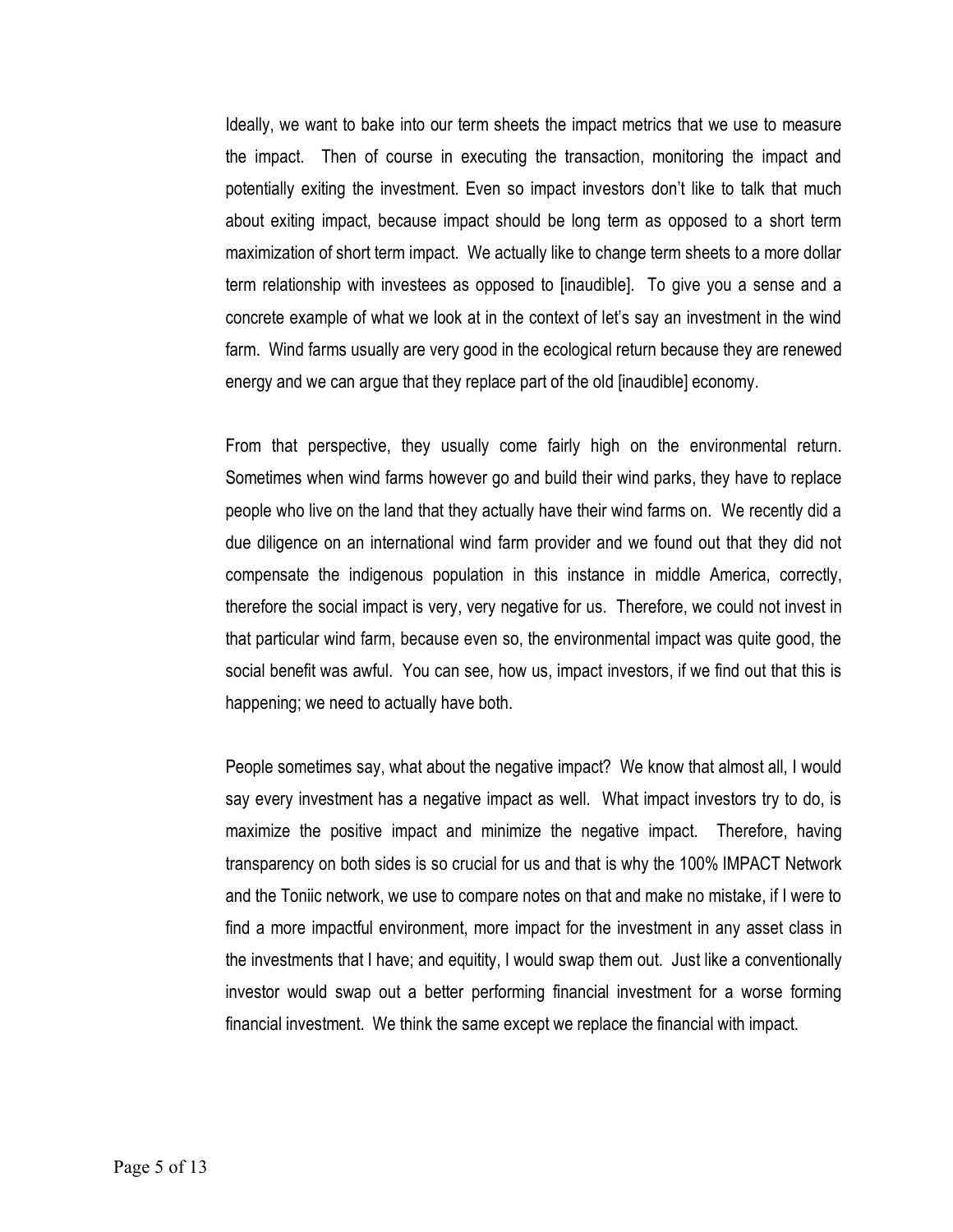Carol: That's great. Do you have an example of one that you feel really is starting to represent what you want to be doing? You gave us one when [inaudible] because your due diligent should, had the too bigger short fall on the social side.

Charly: Absolutely, yes.

## Carol: Tell me what really works?

Charly: Let me start out by starting with cash investments. Everybody has cash and most people bank with one of the big banks. The big banks are really not transparent with the impact that they have. They are actually not transparent with what they do with our cash and therefore, we don't bank with the big banks, but we bank with community development banks. Community development banks are very, very transparent with respect to what they do with your money. They usually support the local economy; they might support the local entrepreneurs, work with the entrepreneurs; etc. We for instance do a lot of banking with a new resource bank in San Francisco or Southern Bank Corp in the southern US. It's not more recipe to do a banking business with them than with commercial banks because they are all FDIC insured.

> You can see, actually anybody who has money, just cash like we all do, should actually bank with banks that line up with the values that they believe in. Now with respect to early stage investments, a recent investment that we did called Biolite. Biolite produces cooking stoves for two big markets. One is the recreation market in Northern America, and the other one is really the cooking stove market all over the developing world. They have been very, very successful on both sides. The impact that we look for is actually the penetration of cooking stoves that are less polluting [inaudible] into the developing world which is going really, really, really well. They are already profitable and distribute some of the profits back to the investors.

> That will be a great example of a very successful company that's only two years old, that already has a huge impact as well as is on the path of providing great financial recurring as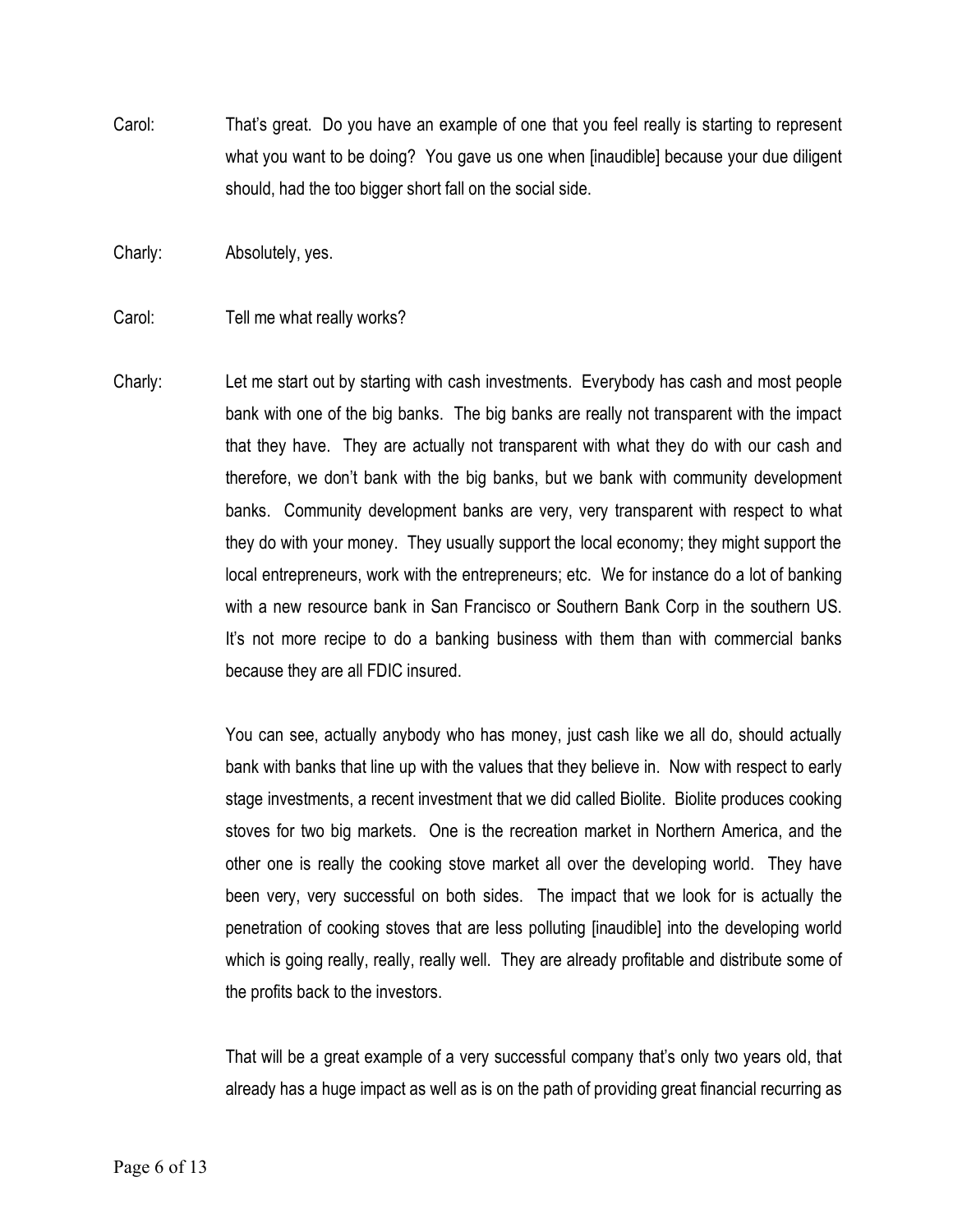well. One more example just to give you a sense of all of the different asset classes that we invest in. In real assets, we cannot possibly invest in the old extracted technologies and industries; because not only do they pollute the planet by leaving chemicals in the earth, a lot of times they often don't treat their workers right. The many instances the environmental return is as valuable as the social return. However, we do invest in the modern resources; be that carbon offsets, renewable timber, water and things of that nature.

Land use management, and one investment that we've done is in a mixed land use fund, so that gives you a sense that we invest in. I just told you about cash, I told you about an early stage direct investment, now I tell you and your listeners about a fund. [Inaudible] with capital and [inaudible] with capital one and also with [inaudible] with capital two and they are on track and raising the next funds which is one of our success criteria's. In [inaudible] capital just like we've been using this land use meaning putting conservation easements on the majority of the land that they actually purchase and then they put part of the land to conservation easement which means that nobody who purchases that land later can actually develop it. They also use some limited opportunities for development for ranchers or for recreational facilities in a more sustainable way such that the combined the combination

I've found sustainable development and conservation easement together provides a nice package that then they can sell it and right now there's a good market for this, for instance; we made a spectacular financial, I should say very good financial recurrence even during the 2008, 2009 years because the market was there even so for the majority of real estate it was a very, very difficult market in that time. That gives you another sense of where we combine financial recurrence with clear benefits for land conservation which in this instance we measure as acres preserved or restored. We have many, many more examples. Our foundation KL Felicitas Foundation is considered a leader in this space and they are very, very transparent about all of our investments and all of our asset classes.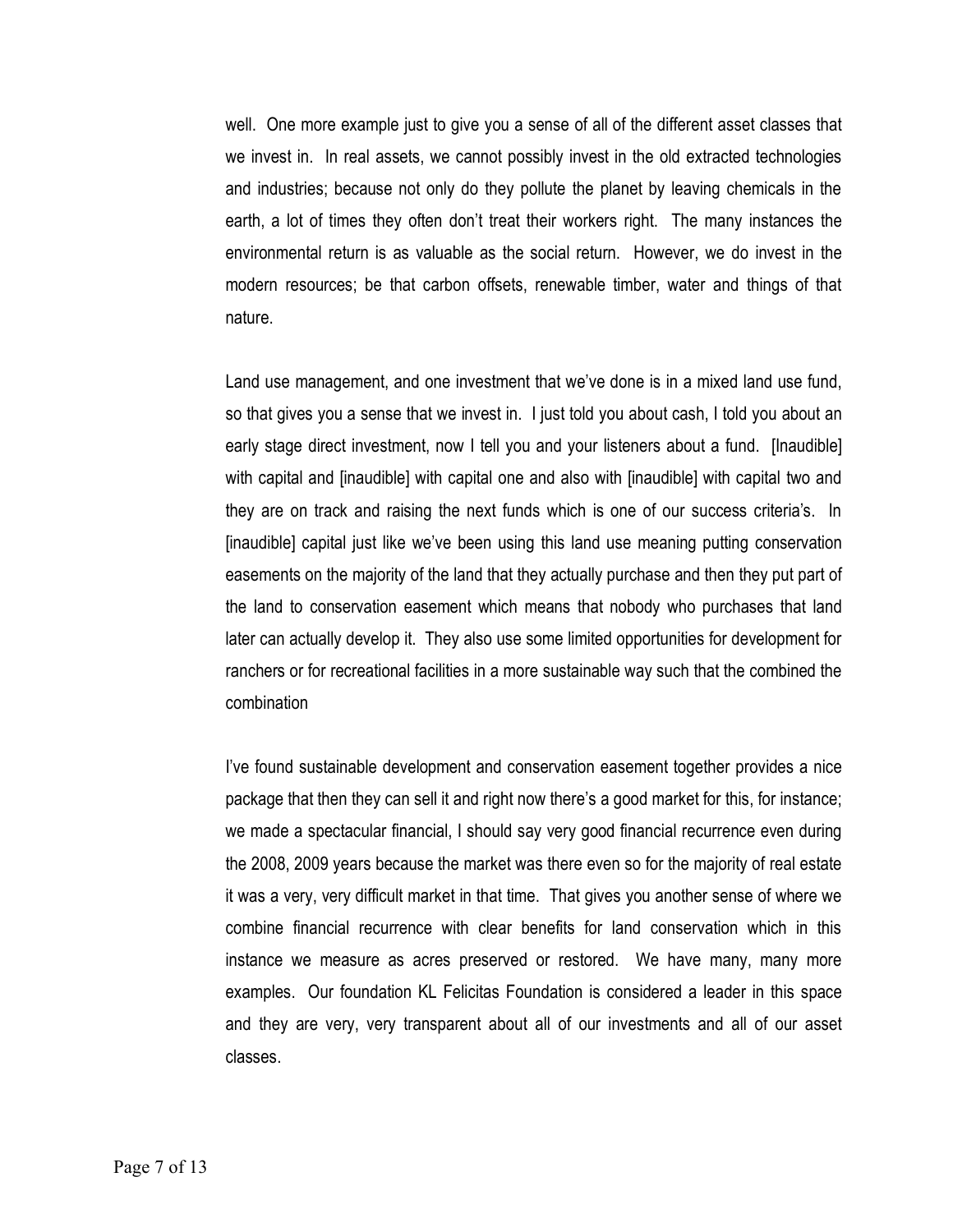I think we've done about thirty eight investments across our asset classes and each one of them has an explicit positive ecological and or social recurrent.

- Carol: There's one other player or set of players in this space that I wonder how you relate to them and that are the regulators. There's this security exchange commission which is looking right now at whether or not they should raise what an accredited investor means. That's of course creating chaos and confusion and even fear among many startups which have depended on different models of people investing in them. How do you thing about what the SEC's role is in particularly this question of what the role of the accredited investing is and moving more people into being able to think about how they spend their money, even if they are not fully accredited investor?
- Charly: That's a very good question and I love that one because it allows me to discuss a little bit the challenges of different segments of investors. All the way from institutional capital to the retail investor. Let's start with the retail investor because retail investors will soon have the opportunity to participate in the impact economy through crowd funding and crowd investing platforms. The jobs act of 2014 that the Obama administration enacted provided the legal framework for enabling crowd investing to move beyond the accredited investor. I think the last update actually enabled accredited investors to participate in crowd funding platforms and crowd investing platforms in the US like Crowd Funder and Indiegogo are already allowing accredited investors to participate in the fund raising in the investments of these deals.

I think in Quarter Four or at the latest 2015 the last piece of the jobs act to be implemented which will enable non accredited investors to participate in crowd investing activities. We believe that the collaboration between let's say the economic network and the crowd would be one opportunity for making sure that the crowd actually participates in the wisdom and the due diligence information gathering and sharing of more experience investors like Toniic members are and indeed we've made Toniic members in this instance, have already experimented and invested together on crowd investing platforms. I think it's a major movement all the way, also in Europe as well that enables ultimately more people to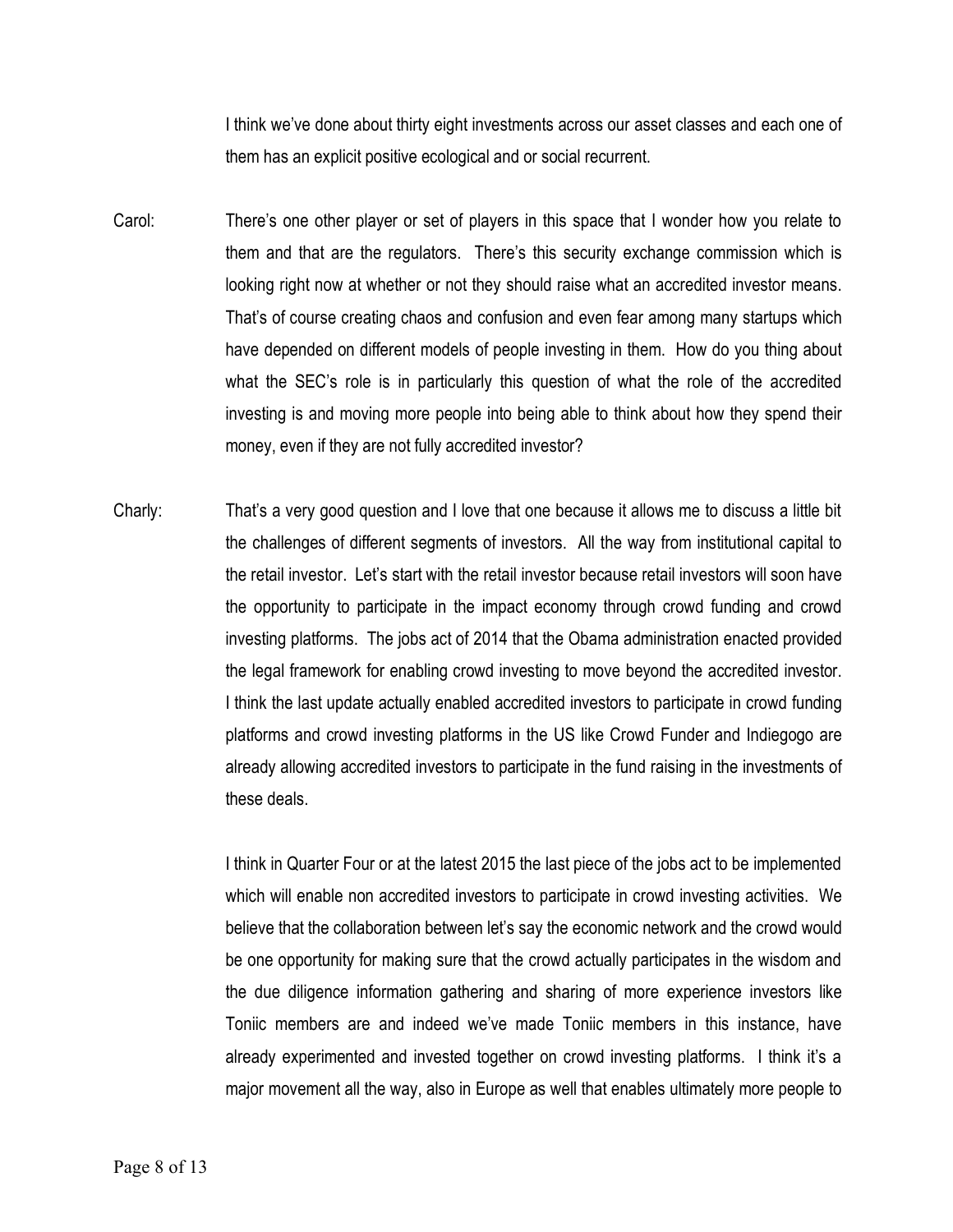participate in supporting these impact entrepreneurs and impact enterprises. The opposite of the SEC, the opposite spectrum of investors, institutional capital has a very different challenge.

There all the institutional capital a lot of times has a very narrow interpretation of the fiduciary responsibility in particular in the US. So that the legal folks and the trustees right now consider their view is to look short term as opposed to and long term, right? I think the pension funds in Europe are starting to actually change that but it won't be the really [inaudible] for the SEC and the Regulators to actually make sure that the definition of what people share responsibility really means, includes long term responsibility of not messing up the payment. I talked to pensioneers, here and there about the responsibility of pension funds and if you ask the question to the pensioner, did you actually want to mess up knowing the payment for your grandkids by drawing your pension, of course they would say no.

However, if I then paid them to go to their pension fund, and paid them not to invest in this and this and this knowingly messes up the payment. The pension fund threw back and says well you don't understand real risk. Do you want your pension or do you want to do good? That usually silences the pensioners. What they should say in response to that, is I want it both. I want to have my pension and I don't want to mess up the payment. The system right now portrays an either or choice and it's not. We have shown with our portfolio, with the report that just came out five months ago with Sonen Capital that you can actually have a portfolio that is fully invested in impact and have competitive financially incurring, in each one of the asset classes. That's what we do with one hundred percenter's, is we would document half a billion dollar portfolios.

Our foundation represents about ten billion dollars, where we invest about fifty billion according to the same guidelines the absorption capacity of all the investments that we've done is thirty eight billion dollars. So the argument that it's not enough product out there to invest is wrong as well and we think that our portfolio approach takes from five million to half a billion, which it does, and that what the hundred percenters are doing and once that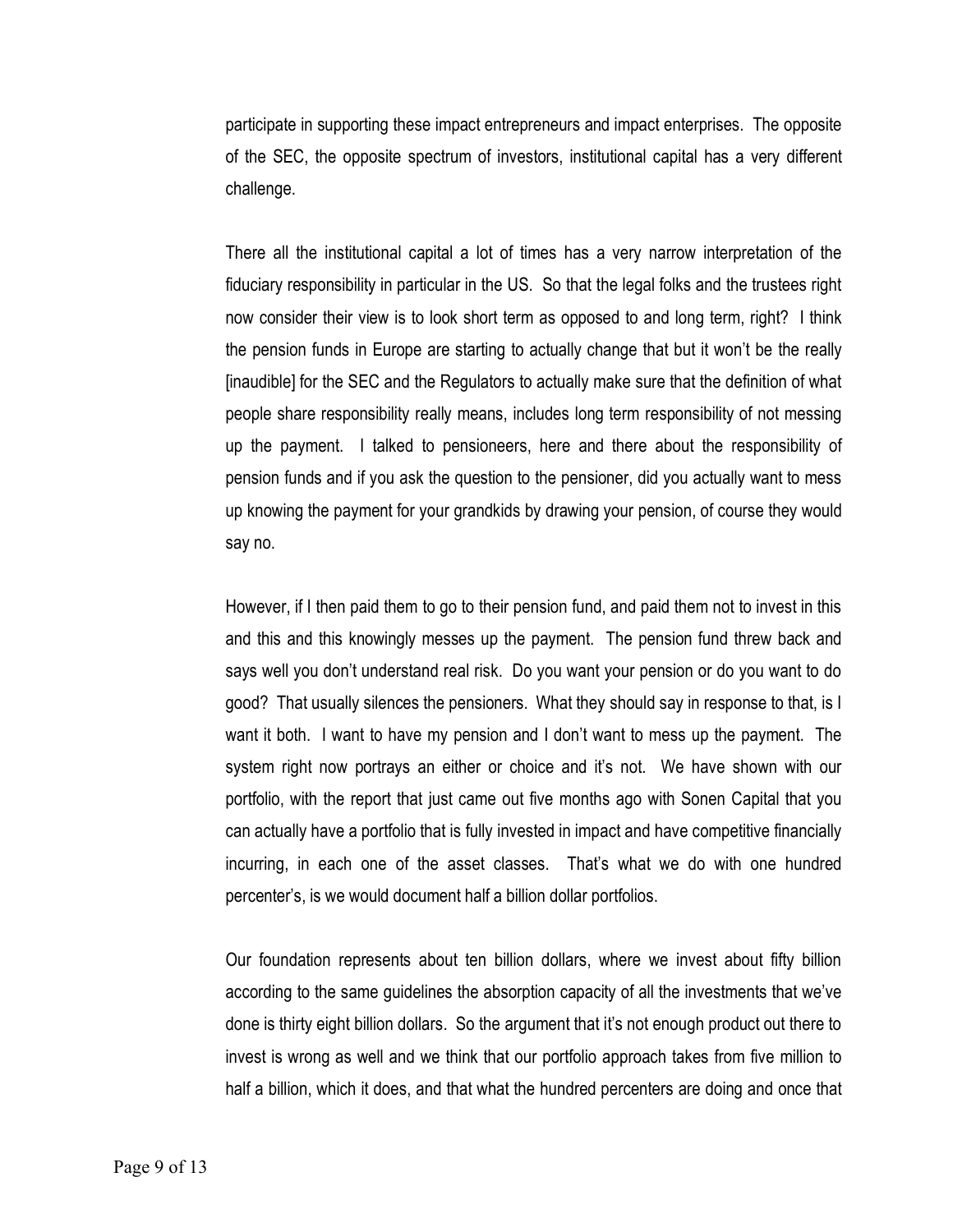we prove that we can actually invest a half a billion dollar portfolio, with financial recurring impact then there's no reason why the single digit billion dollar endowments and pension funds could not be forged into making sure that they actually not knowingly mess up the payment anymore.

I think the first move on the regulatory frameworks should be foundations. Foundations actually get the tax benefits from society for accomplishing the mission that they care about. It's paradoxical to me that some foundations actually claim to society that they care about the environment yet they are contributing in their investment strategies to climate change, right? There is an invest campaign [ph], going on which the hundred percenters support to make sure at least that foundations that get the tax benefit for society for actually doing something for the environment without knowingly [inaudible] their investment strategies. I think those are first [inaudible] opportunities for the regulators to actually move into.

To me it should go of course a lot further, I don't see any reason why in ten or fifteen years, a CEO of a publicly held company would not have to be sued when this company actually knowingly messes up the payment.

- Carol: Yes, great. It's interesting; I hear you definitely redefining fiduciary responsibility in this and much more inclusive. I hear you redefining something else which is what I call financial literacy because the literacy is limited by the way foundations and regulars and so forth are thinking. Are you conscious of trying to bring about this, and literacy happens at the institutional level and it's limited all the way down to [inaudible] and the pensioners. It feels to me like that's where one of the big gaps we have is this ability to understand how finances work and what they produce.
- Charly: Yes Carol, that's a very, very important observation. Right now the impact investors need to be conversing in both languages. In the old language of modern portfolio theory which is typically wrong, we need to cast our arguments in the old terminology in order to be heard in order to make our arguments while we of course prepare the new system. What I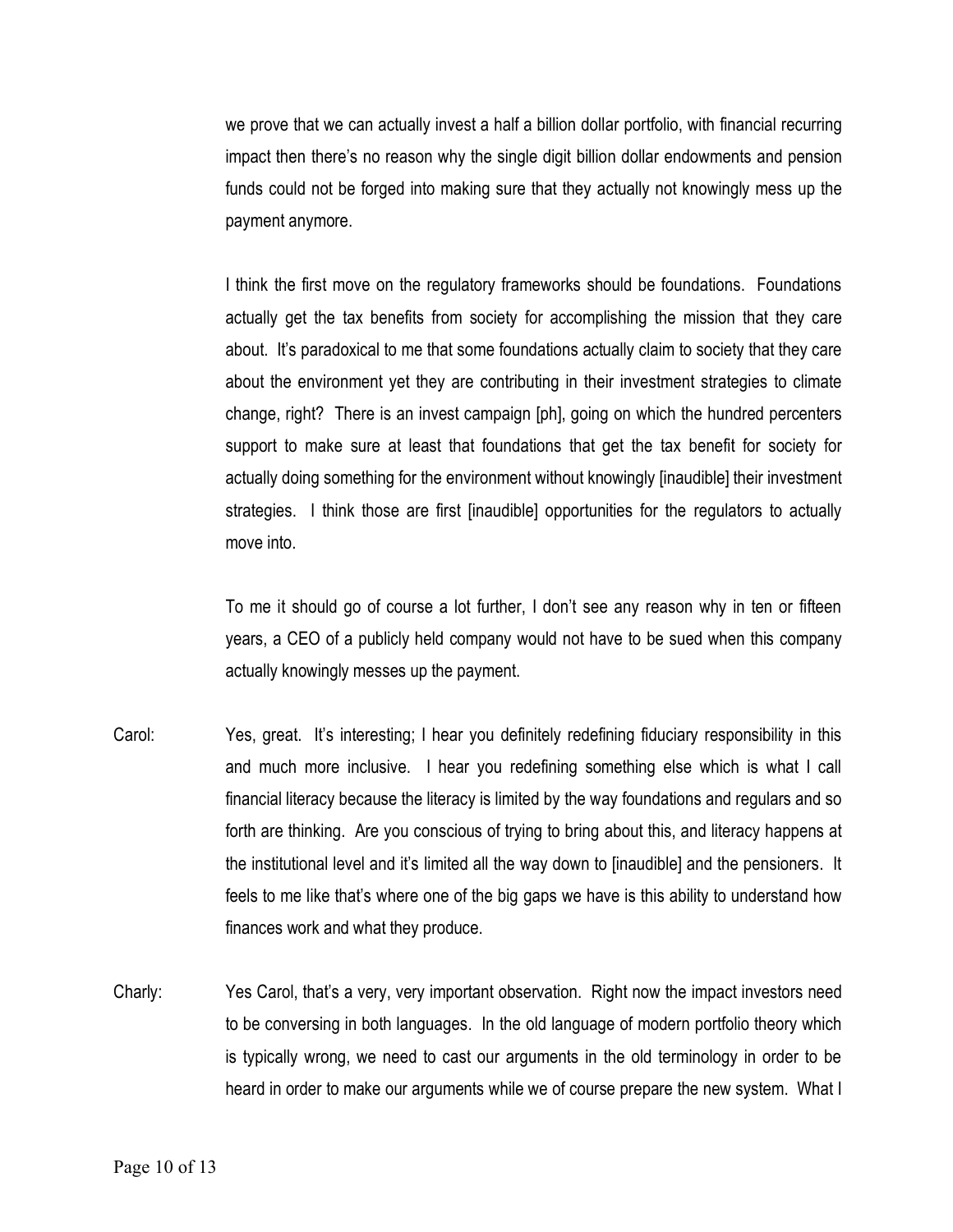mean by this is it gets a little bit technical, but not too much. Modern portfolio theory. I keep it on the very high level. Modern portfolio theory is clearly wrong on a number of levels. First of all, it claims that the rational investors who are only out to maximize our financial return. Me and my wife and all the hundred percenters and all of the Toniic members clearly don't fall into this category.

I think if everybody had a choice an open choice that they would not [inaudible] so clearly wrong. The secondarily modern portfolio theory pretends that's there's anything close to perfect markets. There are no perfect markets. Thirdly and that really is one of the biggest failures is, that anything they cannot explain they consider outside the system as externalities; externalities conveniently not having to [inaudible] into the system. We do not accept that as a working theory. We demand that these externalities are actually internalized into the macroeconomic [ph] system with the way that the financial system works. [Inaudible] of course but many macroeconomists and financial analysts, they pretend as if the system is a godsend system as if it was always there and would always be there.

To me it's just really amazing at best that seemingly very, very intelligent people who study these things pretend that a system that was invented ten or fifteen years ago for a planet with seemingly unlimited resources where maybe one point one billion people live on the planet would not have to be majorly restructured where eight to nine billion people and clearly limited resources. Yet the majority of the people who are in the driver's seat pretend as if nothing weird is happening. We need to define modern portfolio theory to put positive impact first and foremost into everything that we do on the investment side. That will require a fundamental reimagining of the relationship between risk, return and impact.

The conventional system pretends that it is okay to invest in mines that leave an awful amount of chemicals on the planet, on the surface and inside the planet and they don't treat the workers well. They say that, well that risk interest recurring, we say it is not. You have to pay for clean up, you have to pay for treating the workers at least decent and then they say well we don't get the risk adjusted returns. We don't accept the notion that risk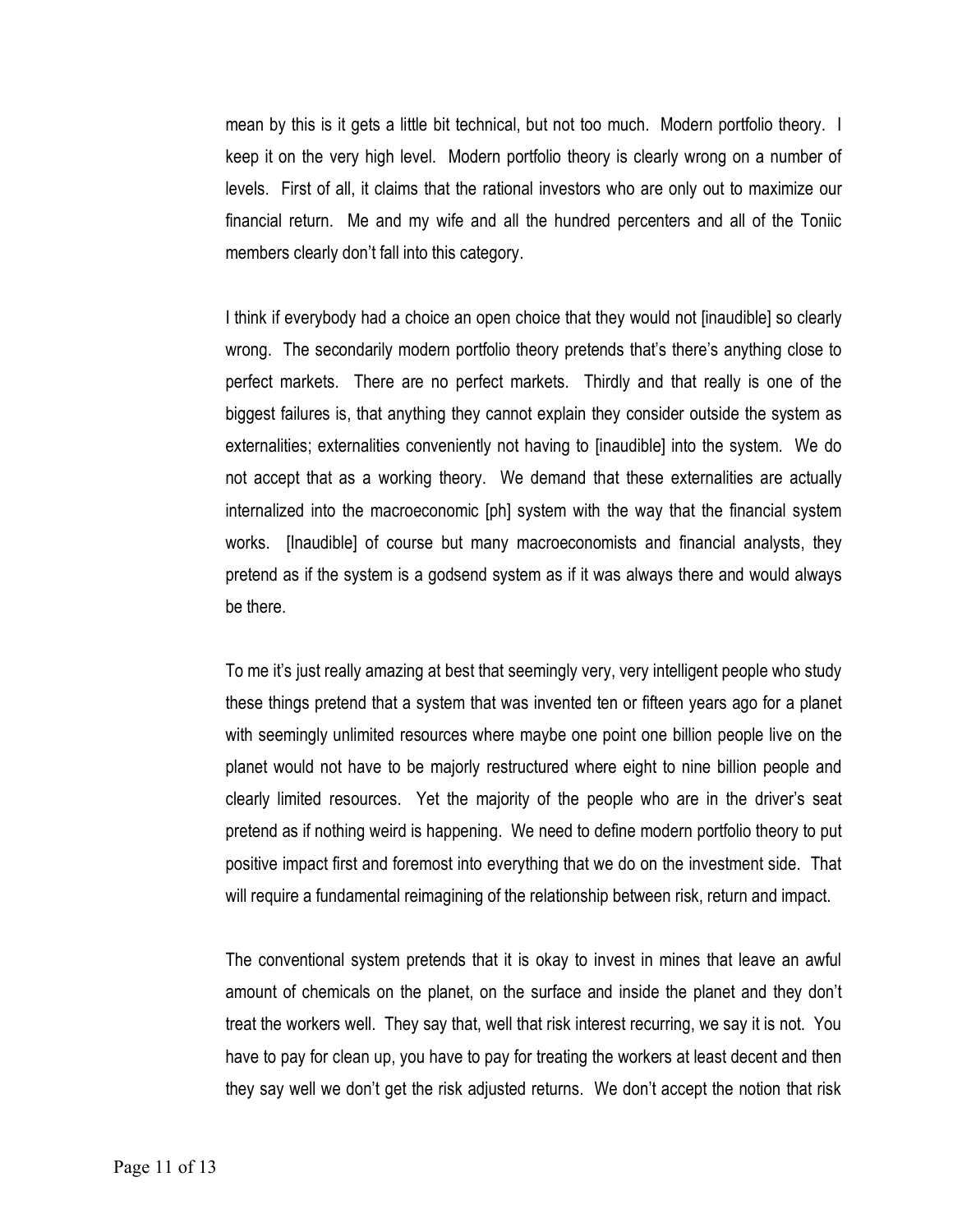adjusted return is cracked if you knowingly mess up the payment and you don't treat your workers right. You need to refrain from the discussion that nobody can get away with that. Then we say with the hundred percenters, what if we were to create a new fund for us from the real asset side that we capitalize with two to three hundred million and start investing in [inaudible] mines.

Start investing in mines where everybody is treated correctly and the cleanup is done correctly. Where we've been the first to creation of this fund, we would have to take inter conventional wisdom [inaudible] financial return. We don't see it that way, its risk adjusted rate of return in the conscious of cleaning up your mess, right? We believe in the next generation then, we give hopefully the politicians enough fire power to stand up against the big corporations to say no we have to clean up your mess. We are not going to foot the bill anymore with tax payer's money and have to get away with that. If the sense of impact investors really don't take the conventional wisdom, as conventional wisdom and almost like it's a religion of the macroeconomists who [inaudible].

- Carol: That's excellent. I think that one of the words that I wish you would spell for me because I know people are going to go try and Google this and find it. Are you saying connect group or what is the word of the group that you are talking about and how do you spell that?
- Charly: Was that the hundred percent? No, sorry I didn't…

Carol: The connect?

Charly: No it was not connect.

Carol: What is the name? You said there were two groups, the hundred percent club and there is the second one.

Charly: Oh, toniic, sorry tonic, t o n i i c.com.